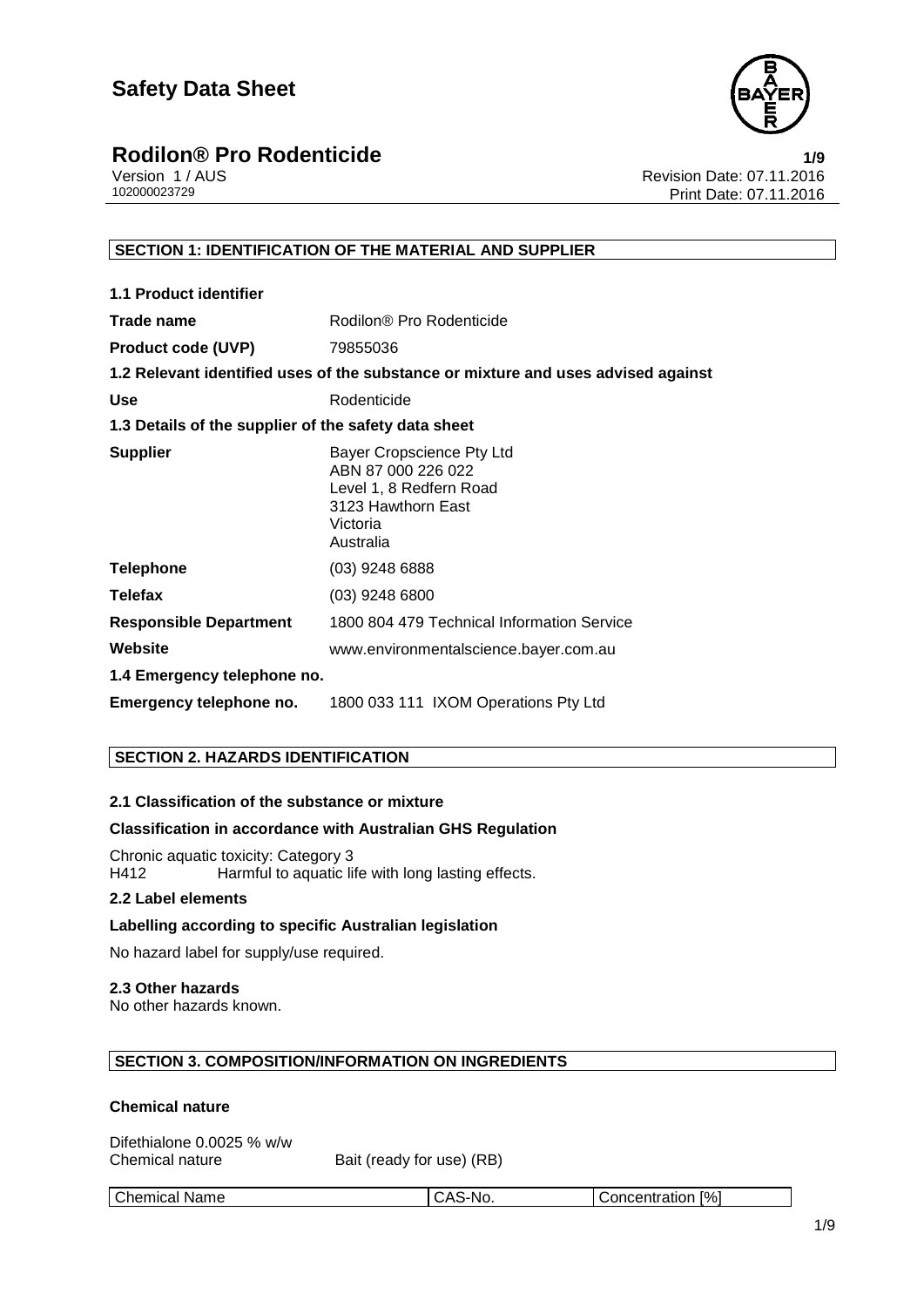

# **Rodilon® Pro Rodenticide**<br>Version 1/AUS **2/9**<br>Revision Date: 07.11.2016

Version 1 / AUS Revision Date: 07.11.2016 Print Date: 07.11.2016

| Difethialone                              | 104653-34-1 | 0.0025 |
|-------------------------------------------|-------------|--------|
| Other ingredients (non-hazardous) to 100% |             |        |

#### **SECTION 4. FIRST AID MEASURES**

**If poisoning occurs, immediately contact a doctor or Poisons Information Centre (telephone 13 11 26), and follow the advice given. Show this Safety Data Sheet to the doctor.**

#### **4.1 Description of first aid measures**

| <b>General advice</b> | Move out of dangerous area. Place and transport victim in stable<br>position (lying sideways). Remove contaminated clothing immediately<br>and dispose of safely.                                                                                                                                                                                                                                                                                                                                                                                           |
|-----------------------|-------------------------------------------------------------------------------------------------------------------------------------------------------------------------------------------------------------------------------------------------------------------------------------------------------------------------------------------------------------------------------------------------------------------------------------------------------------------------------------------------------------------------------------------------------------|
| <b>Skin contact</b>   | Wash off immediately with soap and plenty of water. If symptoms<br>persist, call a physician.                                                                                                                                                                                                                                                                                                                                                                                                                                                               |
| Eye contact           | Rinse immediately with plenty of water, also under the eyelids, for at<br>least 15 minutes. Remove contact lenses, if present, after the first 5<br>minutes, then continue rinsing eye. Get medical attention if irritation<br>develops and persists.                                                                                                                                                                                                                                                                                                       |
| Ingestion             | Do NOT induce vomiting. Call a physician or poison control center<br>immediately. Induce vomiting only, if: 1. patient is fully conscious, 2.<br>medical aid is not readily available, 3. a significant amount (more than<br>a mouthful) has been ingested and 4. time since ingestion is less than<br>1 hour. (Vomit should not get into the respiratory tract.) Rinse mouth.                                                                                                                                                                              |
|                       | 4.2 Most important symptoms and effects, both acute and delayed                                                                                                                                                                                                                                                                                                                                                                                                                                                                                             |
| <b>Symptoms</b>       | If large amounts are ingested, the following symptoms may occur:                                                                                                                                                                                                                                                                                                                                                                                                                                                                                            |
|                       | Bloody urine, Bloody faeces, Gum bleeding, Nose bleeding, Bruising<br>and haemorrhage formation                                                                                                                                                                                                                                                                                                                                                                                                                                                             |
|                       | Symptoms and hazards refer to effects observed after intake of<br>significant amounts of the active ingredient(s).                                                                                                                                                                                                                                                                                                                                                                                                                                          |
|                       | 4.3 Indication of any immediate medical attention and special treatment needed                                                                                                                                                                                                                                                                                                                                                                                                                                                                              |
| <b>Risks</b>          | Because of antivitamin K properties of the active ingredient, absorption<br>can inhibit blood coagulation and cause haemorrhagic syndrome.                                                                                                                                                                                                                                                                                                                                                                                                                  |
| <b>Treatment</b>      | Symptoms of poisoning may appear several hours later. Keep under<br>medical supervision for at least 48 hours.                                                                                                                                                                                                                                                                                                                                                                                                                                              |
|                       | Systemic treatment: Monitor: blood picture. Monitor: prothrombin time/<br>INR. Antidote: Vitamine K1. Cases of severe poisoning may require the<br>usual measures like application of blood products or transfusions.<br>Recovery is spontaneous and without sequelae. In case of ingestion<br>gastric lavage should be considered in cases of significant ingestions<br>only within the first 2 hours. However, the application of activated<br>charcoal and sodium sulphate is always advisable. Symptoms of<br>poisoning may appear several hours later. |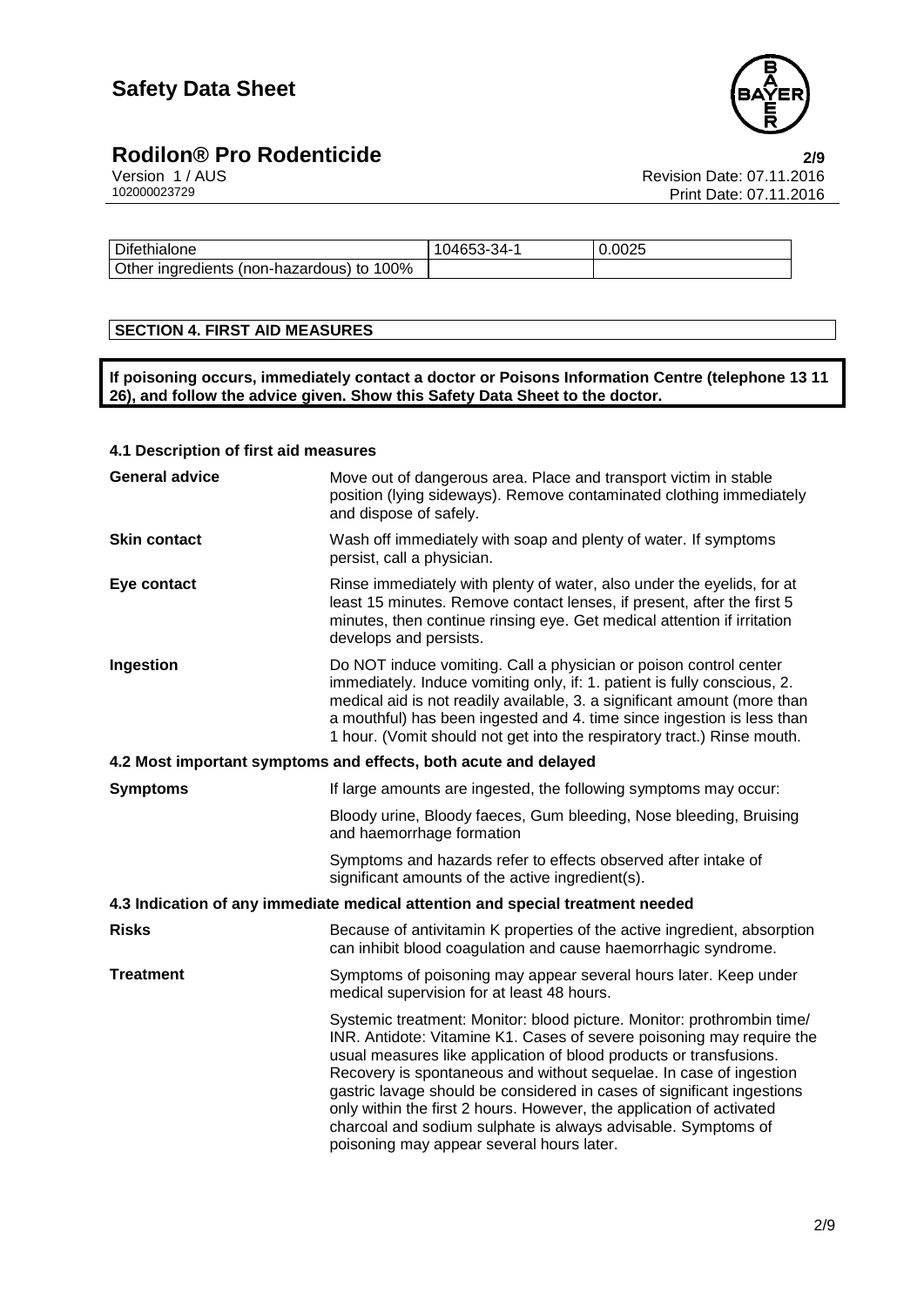

### **Rodilon® Pro Rodenticide 3/9**

|              | Version 1 / AUS |  |  |
|--------------|-----------------|--|--|
| 102000023729 |                 |  |  |

Revision Date: 07.11.2016 Print Date: 07.11.2016

#### **SECTION 5. FIRE FIGHTING MEASURES**

| 5.1 Extinguishing media                                         |                                                                                                                               |
|-----------------------------------------------------------------|-------------------------------------------------------------------------------------------------------------------------------|
| <b>Suitable</b>                                                 | Use water spray, alcohol-resistant foam, dry chemical or carbon<br>dioxide.                                                   |
| Unsuitable                                                      | High volume water jet                                                                                                         |
| 5.2 Special hazards arising<br>from the substance or<br>mixture | Dangerous gases are evolved in the event of a fire.                                                                           |
| 5.3 Advice for firefighters                                     |                                                                                                                               |
| <b>Special protective</b><br>equipment for firefighters         | In the event of fire and/or explosion do not breathe fumes. In the event<br>of fire, wear self-contained breathing apparatus. |
| <b>Further information</b>                                      | Contain the spread of the fire-fighting media. Do not allow run-off from<br>fire fighting to enter drains or water courses.   |

**Hazchem Code**Not applicable

| <b>SECTION 6. ACCIDENTAL RELEASE MEASURES</b> |  |
|-----------------------------------------------|--|
|                                               |  |

| 6.1 Personal precautions, protective equipment and emergency procedures |                                                                                                                                                                                                                                                                                                                                                                                      |  |  |
|-------------------------------------------------------------------------|--------------------------------------------------------------------------------------------------------------------------------------------------------------------------------------------------------------------------------------------------------------------------------------------------------------------------------------------------------------------------------------|--|--|
| <b>Precautions</b>                                                      | Avoid contact with spilled product or contaminated surfaces. Use<br>personal protective equipment.                                                                                                                                                                                                                                                                                   |  |  |
| <b>6.2 Environmental</b><br>precautions                                 | Do not allow to get into surface water, drains and ground water.                                                                                                                                                                                                                                                                                                                     |  |  |
| 6.3 Methods and materials for containment and cleaning up               |                                                                                                                                                                                                                                                                                                                                                                                      |  |  |
| Methods for cleaning up                                                 | The nature of this product, when contained in commercial packs,<br>makes spillage unlikely. However, if significant amounts are spilled<br>nevertheless, the following advice is applicable. Clean contaminated<br>floors and objects thoroughly, observing environmental regulations.<br>Collect and transfer the product into a properly labelled and tightly<br>closed container. |  |  |
| 6.4 Reference to other<br>sections                                      | Information regarding safe handling, see section 7.<br>Information regarding personal protective equipment, see section 8.<br>Information regarding waste disposal, see section 13.                                                                                                                                                                                                  |  |  |

### **SECTION 7. HANDLING AND STORAGE**

#### **7.1 Precautions for safe handling**

| Advice on safe handling                                   | No specific precautions required when handling unopened<br>packs/containers; follow relevant manual handling advice. |
|-----------------------------------------------------------|----------------------------------------------------------------------------------------------------------------------|
| <b>Advice on protection</b><br>against fire and explosion | No special precautions required.                                                                                     |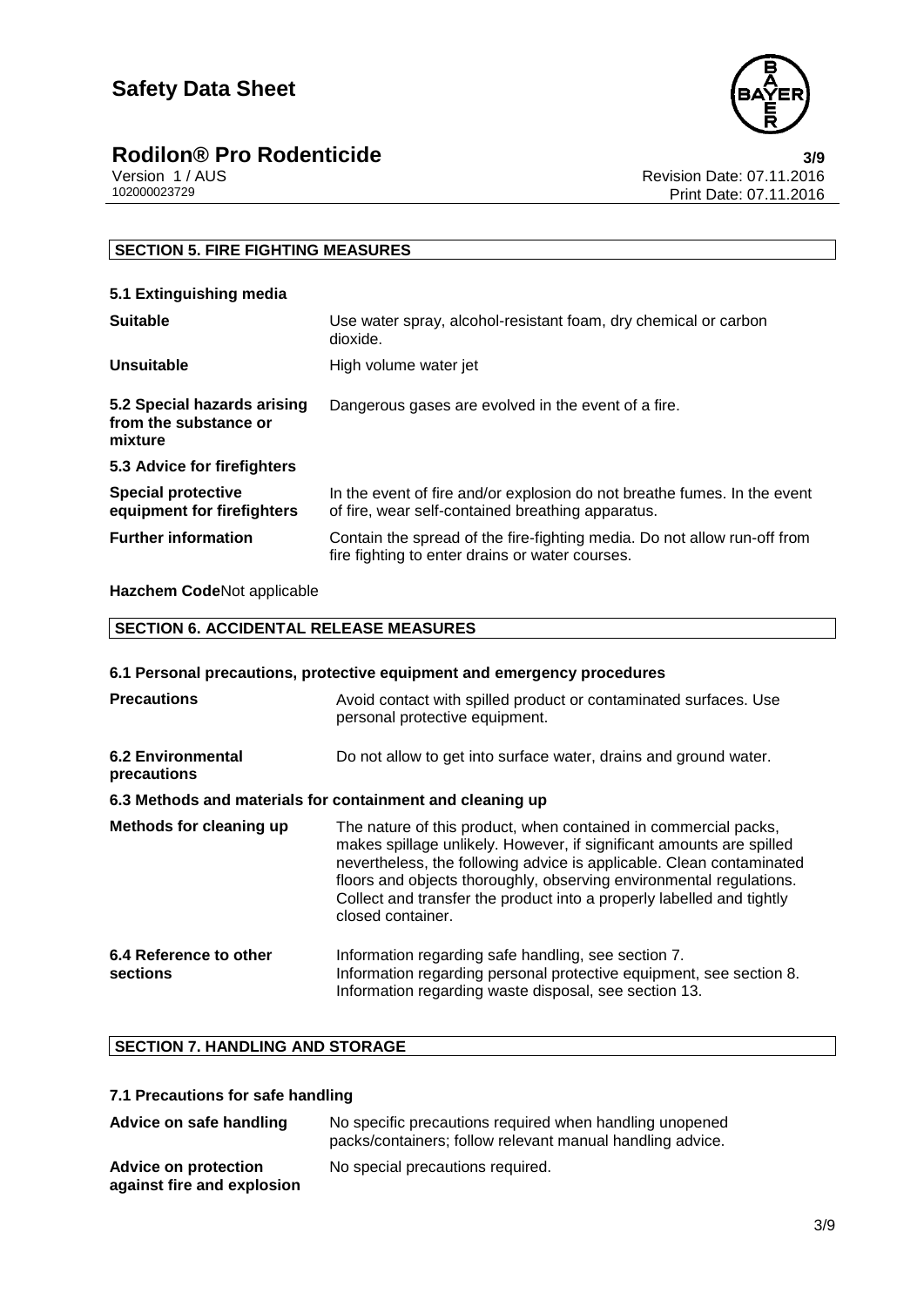

### **Rodilon® Pro Rodenticide 4/9**

| Version 1/AUS |  |
|---------------|--|
| 102000023729  |  |

Revision Date: 07.11.2016 Print Date: 07.11.2016

| <b>Hygiene measures</b>                                          | Avoid contact with skin, eyes and clothing. Keep working clothes<br>separately. Wash hands before breaks and immediately after handling<br>the product. Remove soiled clothing immediately and clean thoroughly<br>before using again. Garments that cannot be cleaned must be<br>destroyed (burnt). |  |
|------------------------------------------------------------------|------------------------------------------------------------------------------------------------------------------------------------------------------------------------------------------------------------------------------------------------------------------------------------------------------|--|
| 7.2 Conditions for safe storage, including any incompatibilities |                                                                                                                                                                                                                                                                                                      |  |
| <b>Requirements for storage</b><br>areas and containers          | Keep containers tightly closed in a dry, cool and well-ventilated place.<br>Store in original container. Store in a place accessible by authorized<br>persons only. Keep away from direct sunlight.                                                                                                  |  |
| Advice on common storage                                         | Keep away from food, drink and animal feedingstuffs.                                                                                                                                                                                                                                                 |  |

#### **SECTION 8. EXPOSURE CONTROLS / PERSONAL PROTECTION**

#### **8.1 Control parameters**

No control parameters known.

#### **8.2 Exposure controls**

| <b>Respiratory protection</b>      | Respiratory protection is not required under anticipated<br>circumstances of exposure.<br>Respiratory protection should only be used to control residual risk of<br>short duration activities, when all reasonably practicable steps have<br>been taken to reduce exposure at source e.g. containment and/or<br>local extract ventilation. Always follow respirator manufacturer's<br>instructions regarding wearing and maintenance. |                                                                                                                                                                                                                                                                                                                                                                                                                                                                                                                                                                                    |
|------------------------------------|---------------------------------------------------------------------------------------------------------------------------------------------------------------------------------------------------------------------------------------------------------------------------------------------------------------------------------------------------------------------------------------------------------------------------------------|------------------------------------------------------------------------------------------------------------------------------------------------------------------------------------------------------------------------------------------------------------------------------------------------------------------------------------------------------------------------------------------------------------------------------------------------------------------------------------------------------------------------------------------------------------------------------------|
| <b>Hand protection</b>             | contact time.<br>drinking, smoking or using the toilet.<br>Material<br>Rate of permeability<br>Glove thickness<br><b>Directive</b>                                                                                                                                                                                                                                                                                                    | Please observe the instructions regarding permeability and<br>breakthrough time which are provided by the supplier of the gloves.<br>Also take into consideration the specific local conditions under which<br>the product is used, such as the danger of cuts, abrasion, and the<br>Wash gloves when contaminated. Dispose of when contaminated<br>inside, when perforated or when contamination on the outside cannot<br>be removed. Wash hands frequently and always before eating,<br>Nitrile rubber<br>> 480 min<br>$> 0.4$ mm<br>Protective gloves complying with EN<br>374. |
| Eye protection                     | Wear goggles (conforming to $EN166$ , Field of Use = 5 or equivalent).                                                                                                                                                                                                                                                                                                                                                                |                                                                                                                                                                                                                                                                                                                                                                                                                                                                                                                                                                                    |
| Skin and body protection           | Wear standard coveralls and Category 3 Type 5 suit.<br>If there is a risk of significant exposure, consider a higher protective<br>type suit.<br>Wear two layers of clothing wherever possible. Polyester/cotton or<br>cotton overalls should be worn under chemical protection suit and<br>should be professionally laundered frequently.                                                                                            |                                                                                                                                                                                                                                                                                                                                                                                                                                                                                                                                                                                    |
| <b>General protective measures</b> | In normal use and handling conditions please refer to the label<br>and/or leaflet. In all other cases the following recommendations                                                                                                                                                                                                                                                                                                   |                                                                                                                                                                                                                                                                                                                                                                                                                                                                                                                                                                                    |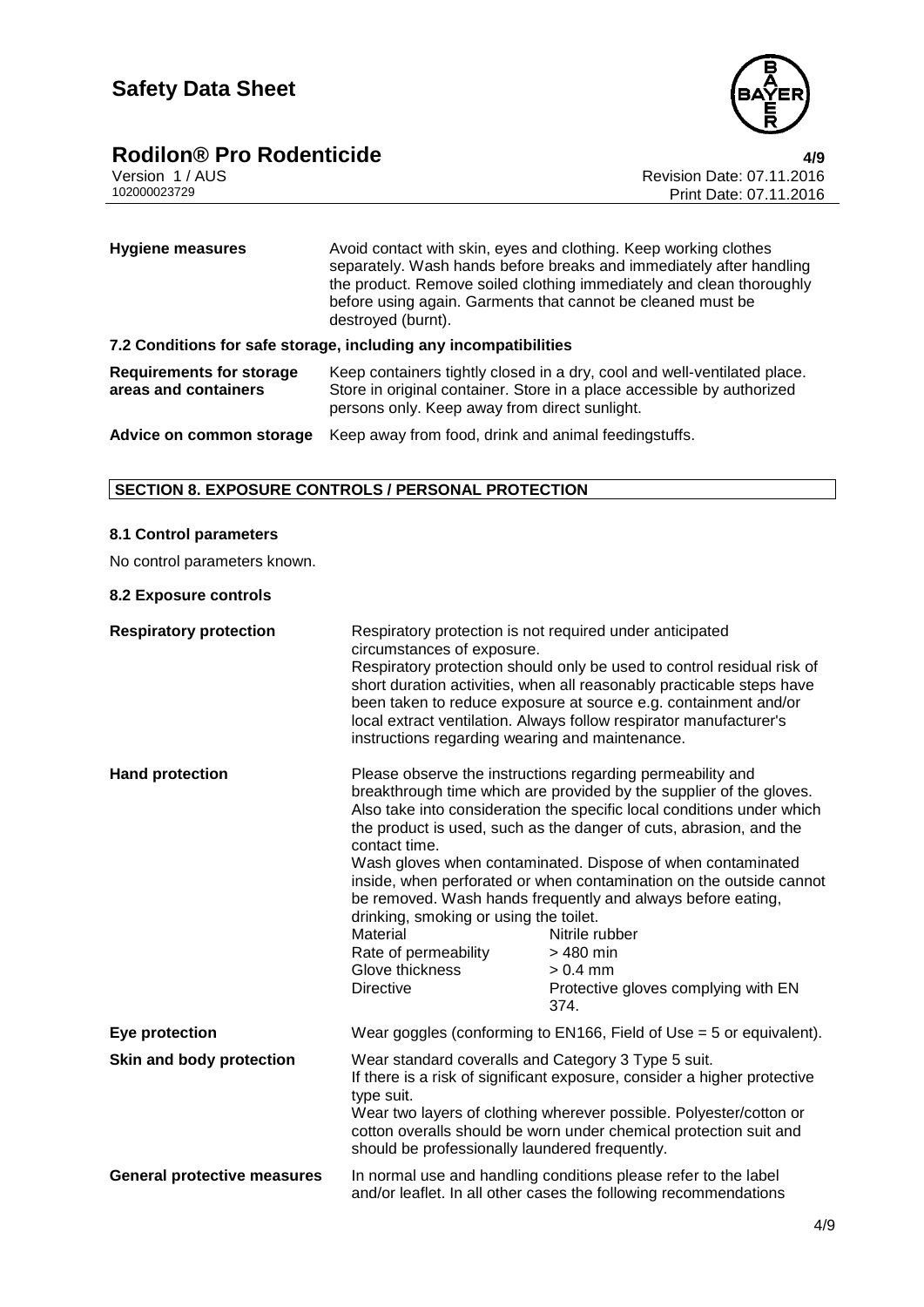### **Safety Data Sheet**



# **Rodilon® Pro Rodenticide**<br>Version 1/AUS **1/2016** version 1/AUS

Version 1 / AUS Revision Date: 07.11.2016 Print Date: 07.11.2016

would apply.

#### **Engineering Controls**

| Advice on safe handling | No specific precautions required when handling unopened   |
|-------------------------|-----------------------------------------------------------|
|                         | packs/containers; follow relevant manual handling advice. |

#### **SECTION 9. PHYSICAL AND CHEMICAL PROPERTIES**

#### **9.1 Information on basic physical and chemical properties**

| Form                                              | pasty                                                        |
|---------------------------------------------------|--------------------------------------------------------------|
| Colour                                            | blue                                                         |
| Odour                                             | none                                                         |
| <b>Flash point</b>                                | Not applicable                                               |
| <b>Auto-ignition temperature</b>                  | $>$ 425 °C                                                   |
| <b>Water solubility</b>                           | Not dispersible                                              |
| <b>Partition coefficient: n-</b><br>octanol/water | Difethialone: log Pow: 6.3                                   |
| <b>Oxidizing properties</b>                       | No oxidizing properties                                      |
| <b>Explosivity</b>                                | Not explosive                                                |
| 9.2 Other information                             | Further safety related physical-chemical data are not known. |

#### **SECTION 10. STABILITY AND REACTIVITY**

| 10.1 Reactivity                                 |                                                                                         |
|-------------------------------------------------|-----------------------------------------------------------------------------------------|
| <b>Thermal decomposition</b>                    | Stable under normal conditions.                                                         |
| <b>10.2 Chemical stability</b>                  | Stable under recommended storage conditions.                                            |
| 10.3 Possibility of<br>hazardous reactions      | No hazardous reactions when stored and handled according to<br>prescribed instructions. |
| 10.4 Conditions to avoid                        | Extremes of temperature and direct sunlight.                                            |
| 10.5 Incompatible materials                     | Store only in the original container.                                                   |
| <b>10.6 Hazardous</b><br>decomposition products | No decomposition products expected under normal conditions of use.                      |

#### **SECTION 11. TOXICOLOGICAL INFORMATION**

**11.1 Information on toxicological effects Acute oral toxicity** LD50 (Rat) > 2,000 mg/kg **Acute inhalation toxicity**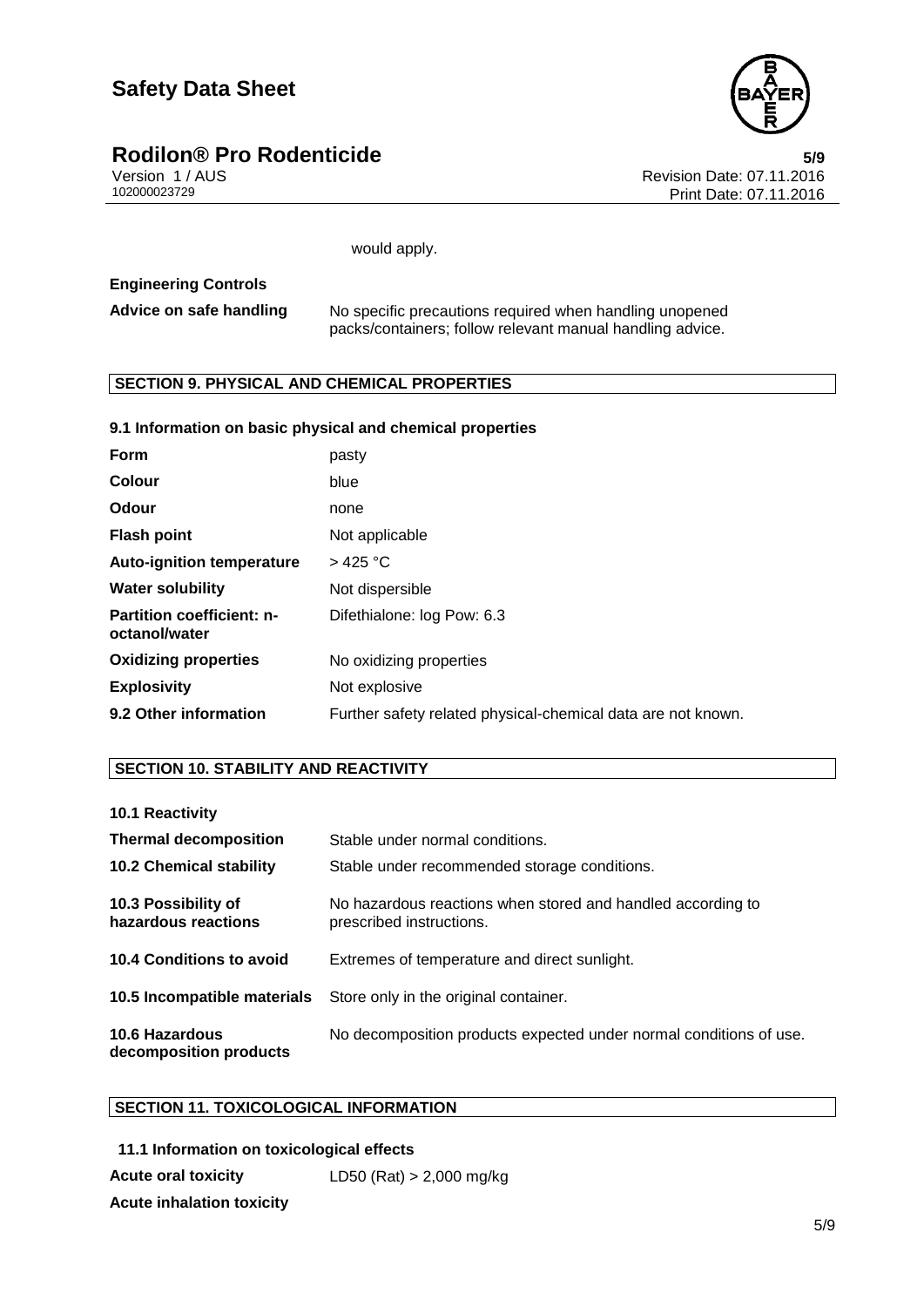



Version 1 / AUS<br>102000023729 Print Date: 07.11.2016<br>Print Date: 07.11.2016 Print Date: 07.11.2016

|                              | During intended and foreseen applications, no respirable aerosol is<br>formed.     |
|------------------------------|------------------------------------------------------------------------------------|
| <b>Acute dermal toxicity</b> | LD50 (Rat) $> 2,000$ mg/kg                                                         |
| <b>Skin irritation</b>       | No skin irritation (Rabbit)                                                        |
| <b>Eye irritation</b>        | No eye irritation (Rabbit)                                                         |
| <b>Sensitisation</b>         | Non-sensitizing. (Guinea pig)<br>OECD Test Guideline 406, Magnusson & Kligman test |

#### **Assessment mutagenicity**

Difethialone was not mutagenic or genotoxic in a battery of in vitro and in vivo tests.

#### **Assessment carcinogenicity**

Difethialone is not considered carcinogenic.

#### **Assessment toxicity to reproduction**

Difethialone is not considered a reproductive toxicant at non-maternally toxic dose levels.

#### **Assessment developmental toxicity**

Difethialone did not cause developmental toxicity in rats and rabbits.

#### **Assessment STOT Specific target organ toxicity – repeated exposure**

Difethialone caused inhibition of blood coagulation possibly causing hemorrhagic syndrome in animal studies. The toxic effects of Difethialone are related to antivitamin K properties.

#### **Aspiration hazard**

Based on available data, the classification criteria are not met.

#### **Early onset symptoms related to exposure**

Refer to Section 4

**Delayed health effects from exposure** Refer to Section 11

**Exposure levels and health effects** Refer to Section 4

**Interactive effects** Not known

**When specific chemical data is not available** Not applicable

**Mixture of chemicals** Refer to Section 2.1

#### **Further information**

No further toxicological information is available.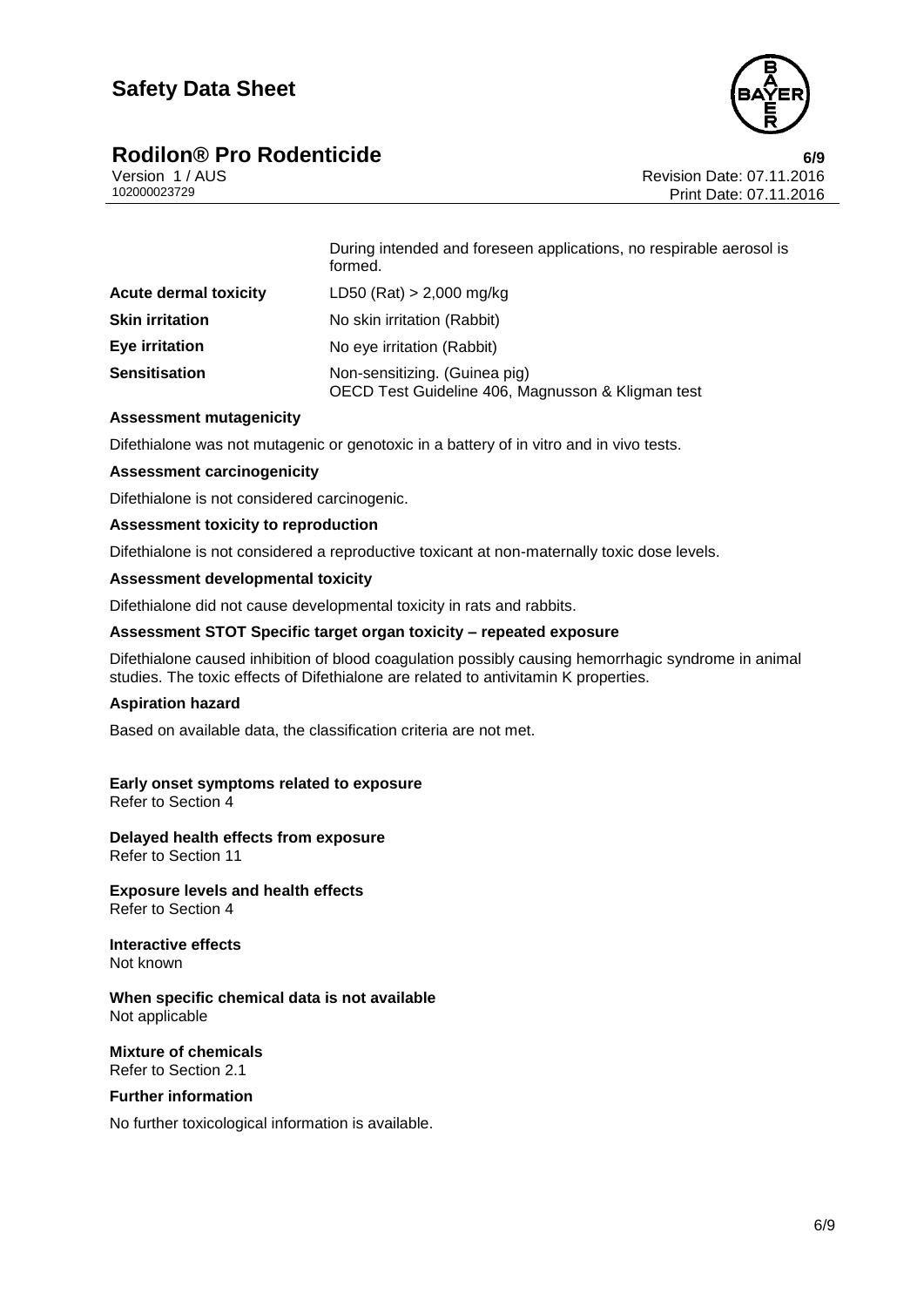

# **Rodilon® Pro Rodenticide**<br>
Version 1/AUS **Pro Rodenticide 1/AUS** Revision Date: 07.11.2016

#### **SECTION 12. ECOLOGICAL INFORMATION**

| <b>12.1 Toxicity</b>                        |                                                                                                                                                                                                                                       |
|---------------------------------------------|---------------------------------------------------------------------------------------------------------------------------------------------------------------------------------------------------------------------------------------|
| <b>Toxicity to fish</b>                     | LC50 (Oncorhynchus mykiss (rainbow trout)) 0.051 mg/l<br>Exposure time: 96 h<br>The value mentioned relates to the active ingredient difethialone.                                                                                    |
| <b>Toxicity to aquatic</b><br>invertebrates | EC50 (Daphnia magna (Water flea)) 0.0044 mg/l<br>Exposure time: 48 h<br>The value mentioned relates to the active ingredient difethialone.                                                                                            |
| <b>Toxicity to aquatic plants</b>           | IC50 (Desmodesmus subspicatus (green algae)) > 0.4 mg/l<br>Growth rate; Exposure time: 96 h<br>The value mentioned relates to the active ingredient difethialone.<br>No acute toxicity was observed at its limit of water solubility. |
| 12.2 Persistence and degradability          |                                                                                                                                                                                                                                       |
| <b>Biodegradability</b>                     | Difethialone:<br>Not rapidly biodegradable                                                                                                                                                                                            |
| 12.3 Bioaccumulative potential              |                                                                                                                                                                                                                                       |
| <b>Bioaccumulation</b>                      | Difethialone: Bioconcentration factor (BCF) 39,974<br><b>Bioaccumulative</b>                                                                                                                                                          |
| 12.4 Mobility in soil                       |                                                                                                                                                                                                                                       |
| <b>Mobility in soil</b>                     | Difethialone: Immobile in soil                                                                                                                                                                                                        |
| 12.5 Other adverse effects                  |                                                                                                                                                                                                                                       |
| <b>Additional ecological</b><br>information | No other effects to be mentioned.                                                                                                                                                                                                     |

#### **SECTION 13. DISPOSAL CONSIDERATIONS**

Shake empty container onto baiting site. Do not dispose of undiluted chemicals on-site. Break, crush or puncture and bury empty containers in a local authority landfill. If not available, bury the containers below 500 mm in a disposal pit specifically marked and set up for this purpose clear of waterways, vegetation and roots.

#### **SECTION 14. TRANSPORT INFORMATION**

According to national and international transport regulations not classified as dangerous goods.

#### **SECTION 15. REGULATORY INFORMATION**

Registered according to the Agricultural and Veterinary Chemicals Code Act 1994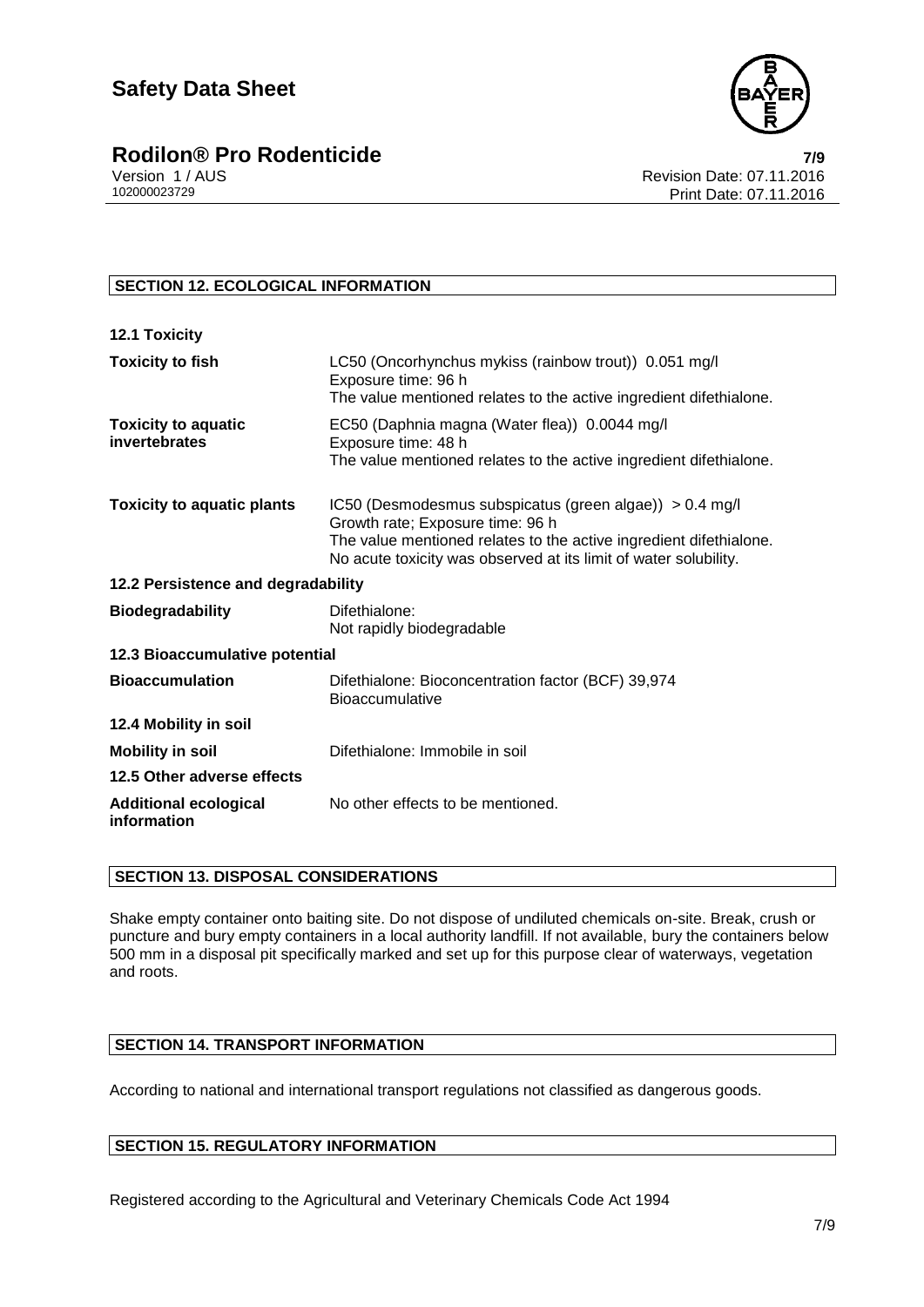### **Rodilon® Pro Rodenticide**<br>Version 1/AUS **8/9**<br>Revision Date: 07.11.2016



Version 1 / AUS<br>102000023729 Print Date: 07.11.2016<br>Print Date: 07.11.2016 Print Date: 07.11.2016

Australian Pesticides and Veterinary Medicines Authority approval number: 69086

#### **SECTION 16. OTHER INFORMATION**

**Trademark information** Rodilon<sup>®</sup> is a registered trademark of the Bayer Group.

Note:

This data sheet has been generated according to the safety data sheet supplied by the manufacturer of the product:

LIPHATECH SAS

This SDS summarises our best knowledge of the health and safety hazard information of the product and how to safely handle and use the product in the workplace. Each user should read this SDS and consider the information in the context of how the product will be handled and used in the workplace including in conjunction with other products.

If clarification or further information is needed to ensure that an appropriate risk assessment can be made, the user should contact this company.

Our responsibility for products sold is subject to our standard terms and conditions, a copy of which is sent to our customers and is also available on request.

#### **Abbreviations and acronyms**

| <b>ADN</b>            | European Agreement concerning the International Carriage of Dangerous Goods by<br><b>Inland Waterways</b>              |
|-----------------------|------------------------------------------------------------------------------------------------------------------------|
| ADR.                  | European Agreement concerning the International Carriage of Dangerous Goods by<br>Road                                 |
| <b>ATE</b>            | Acute toxicity estimate                                                                                                |
| AU OEL                | Australia. OELs. (Adopted National Exposure Standards for Atmospheric<br>Contaminants in the Occupational Environment) |
| CAS-Nr.               | <b>Chemical Abstracts Service number</b>                                                                               |
| <b>CEILING</b>        | <b>Ceiling Limit Value</b>                                                                                             |
| Conc.                 | Concentration                                                                                                          |
| EC-No.                | European community number                                                                                              |
| <b>ECx</b>            | Effective concentration to x %                                                                                         |
| <b>EINECS</b>         | European inventory of existing commercial substances                                                                   |
| <b>ELINCS</b>         | European list of notified chemical substances                                                                          |
| EN                    | <b>European Standard</b>                                                                                               |
| EU                    | European Union                                                                                                         |
| <b>IATA</b>           | International Air Transport Association                                                                                |
| <b>IBC</b>            | International Code for the Construction and Equipment of Ships Carrying Dangerous<br>Chemicals in Bulk (IBC Code)      |
| IC <sub>x</sub>       | Inhibition concentration to x %                                                                                        |
| <b>IMDG</b>           | <b>International Maritime Dangerous Goods</b>                                                                          |
| <b>LC<sub>x</sub></b> | Lethal concentration to x %                                                                                            |
| <b>LDx</b>            | Lethal dose to $\times$ %                                                                                              |
| LOEC/LOEL             | Lowest observed effect concentration/level                                                                             |
| <b>MARPOL</b>         | MARPOL: International Convention for the prevention of marine pollution from ships                                     |
| N.O.S.                | Not otherwise specified                                                                                                |
| NOEC/NOEL             | No observed effect concentration/level                                                                                 |
| <b>OECD</b>           | Organization for Economic Co-operation and Development                                                                 |
| OES BCS               | OES BCS: Internal Bayer CropScience "Occupational Exposure Standard"                                                   |
| <b>PEAK</b>           | PEAK: Exposure Standard - Peak means a maximum or peak airborne concentration                                          |
|                       | of a particular substance determined over the shortest analytically practicable period of                              |